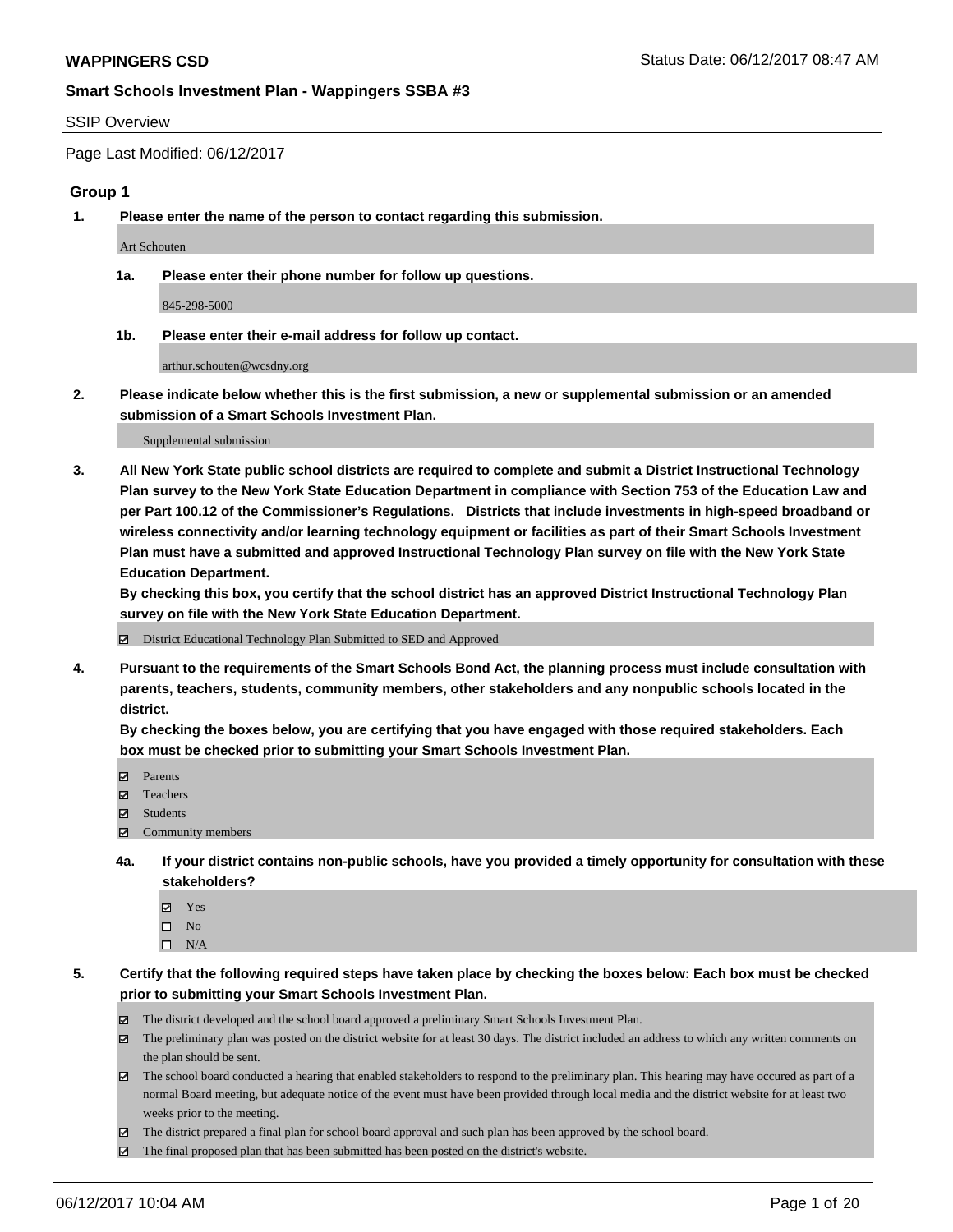#### SSIP Overview

Page Last Modified: 06/12/2017

**5a. Please upload the proposed Smart Schools Investment Plan (SSIP) that was posted on the district's website, along with any supporting materials. Note that this should be different than your recently submitted Educational Technology Survey. The Final SSIP, as approved by the School Board, should also be posted on the website and remain there during the course of the projects contained therein.**

SSBA Implementation Plan 3 Presentation.pdf

**5b. Enter the webpage address where the final Smart Schools Investment Plan is posted. The Plan should remain posted for the life of the included projects.**

http://www.wappingersschools.org/site/default.aspx?PageType=3&ModuleInstanceID=25879&ViewID=7b97f7ed-8e5e-4120-848fa8b4987d588f&RenderLoc=0&FlexDataID=38913&PageID=22481

**6. Please enter an estimate of the total number of students and staff that will benefit from this Smart Schools Investment Plan based on the cumulative projects submitted to date.**

7,500

**7. An LEA/School District may partner with one or more other LEA/School Districts to form a consortium to pool Smart Schools Bond Act funds for a project that meets all other Smart School Bond Act requirements. Each school district participating in the consortium will need to file an approved Smart Schools Investment Plan for the project and submit a signed Memorandum of Understanding that sets forth the details of the consortium including the roles of each respective district.**

 $\Box$  The district plans to participate in a consortium to partner with other school district(s) to implement a Smart Schools project.

**8. Please enter the name and 6-digit SED Code for each LEA/School District participating in the Consortium.**

| <b>Partner LEA/District</b> | ISED BEDS Code |
|-----------------------------|----------------|
| (No Response)               | (No Response)  |

**9. Please upload a signed Memorandum of Understanding with all of the participating Consortium partners.**

(No Response)

**10. Your district's Smart Schools Bond Act Allocation is:**

\$5,327,266

**11. Enter the budget sub-allocations by category that you are submitting for approval at this time. If you are not budgeting SSBA funds for a category, please enter 0 (zero.) If the value entered is \$0, you will not be required to complete that survey question.**

|                                       | Sub-           |
|---------------------------------------|----------------|
|                                       | Allocations    |
| <b>School Connectivity</b>            | l 0            |
| Connectivity Projects for Communities | $\overline{0}$ |
| <b>Classroom Technology</b>           | 481,560        |
| Pre-Kindergarten Classrooms           | l O            |
| Replace Transportable Classrooms      | $\Omega$       |
| High-Tech Security Features           | $\overline{0}$ |
| Totals:                               | 481,560        |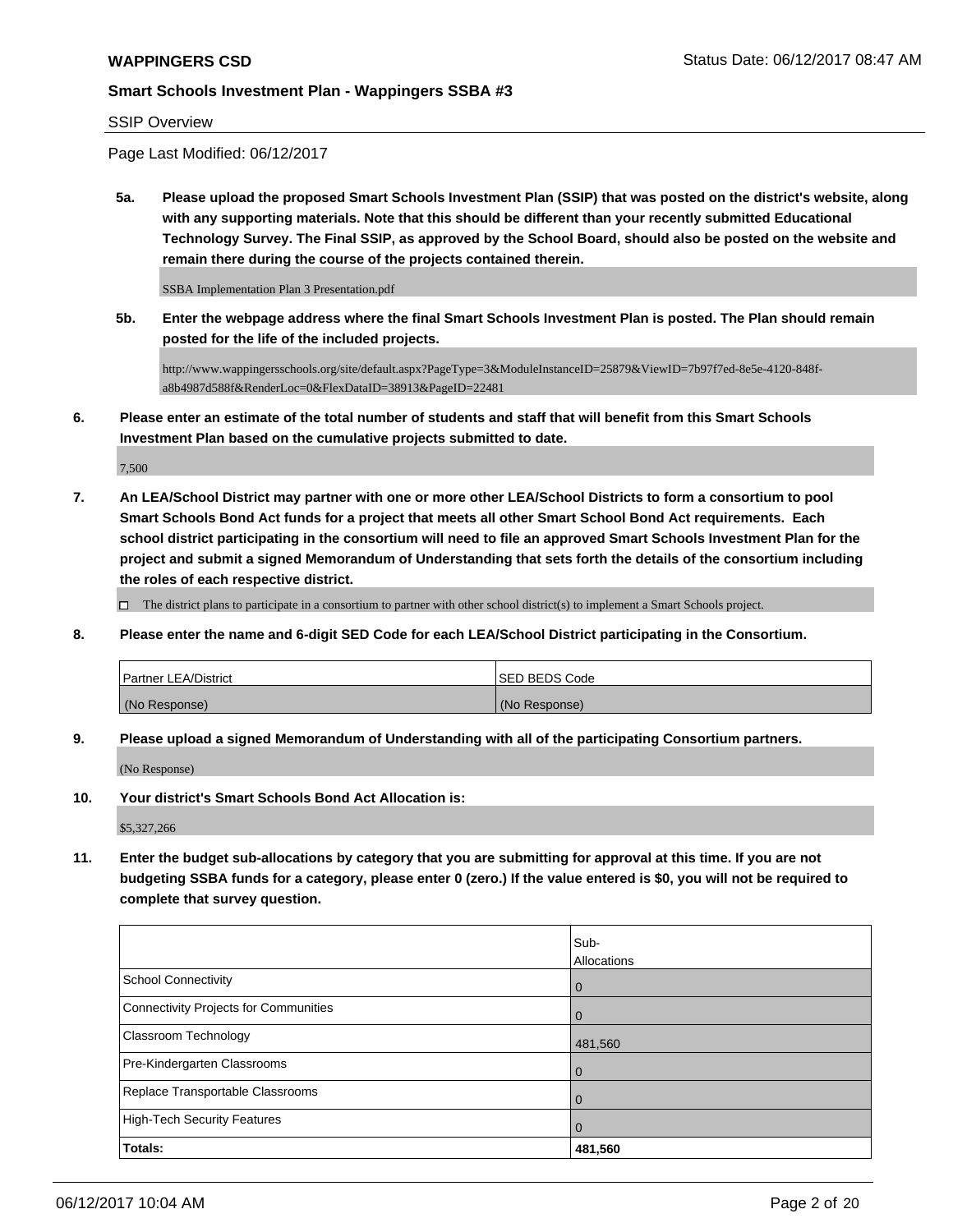### School Connectivity

Page Last Modified: 05/18/2017

# **Group 1**

- **1. In order for students and faculty to receive the maximum benefit from the technology made available under the Smart Schools Bond Act, their school buildings must possess sufficient connectivity infrastructure to ensure that devices can be used during the school day. Smart Schools Investment Plans must demonstrate that:**
	- **sufficient infrastructure that meets the Federal Communications Commission's 100 Mbps per 1,000 students standard currently exists in the buildings where new devices will be deployed, or**
	- **is a planned use of a portion of Smart Schools Bond Act funds, or**
	- **is under development through another funding source.**

**Smart Schools Bond Act funds used for technology infrastructure or classroom technology investments must increase the number of school buildings that meet or exceed the minimum speed standard of 100 Mbps per 1,000 students and staff within 12 months. This standard may be met on either a contracted 24/7 firm service or a "burstable" capability. If the standard is met under the burstable criteria, it must be:**

**1. Specifically codified in a service contract with a provider, and**

**2. Guaranteed to be available to all students and devices as needed, particularly during periods of high demand, such as computer-based testing (CBT) periods.**

**Please describe how your district already meets or is planning to meet this standard within 12 months of plan submission.**

(No Response)

- **1a. If a district believes that it will be impossible to meet this standard within 12 months, it may apply for a waiver of this requirement, as described on the Smart Schools website. The waiver must be filed and approved by SED prior to submitting this survey.**
	- By checking this box, you are certifying that the school district has an approved waiver of this requirement on file with the New York State Education Department.

#### **2. Connectivity Speed Calculator (Required)**

|                         | l Number of<br><b>Students</b> | Multiply by<br>100 Kbps | Divide by 1000 Current Speed<br>to Convert to<br>Required<br>l Speed in Mb | lin Mb           | Expected<br>Speed to be<br>Attained Within Required<br>12 Months | Expected Date<br>When<br>Speed Will be<br><b>Met</b> |
|-------------------------|--------------------------------|-------------------------|----------------------------------------------------------------------------|------------------|------------------------------------------------------------------|------------------------------------------------------|
| <b>Calculated Speed</b> | (No<br>Response)               | (No Response)           | (No<br>Response)                                                           | (No<br>Response) | (No<br>Response)                                                 | l (No<br>Response)                                   |

# **3. Describe how you intend to use Smart Schools Bond Act funds for high-speed broadband and/or wireless connectivity projects in school buildings.**

(No Response)

**4. Describe the linkage between the district's District Instructional Technology Plan and the proposed projects. (There should be a link between your response to this question and your response to Question 1 in Part E. Curriculum and Instruction "What are the district's plans to use digital connectivity and technology to improve teaching and learning?)**

(No Response)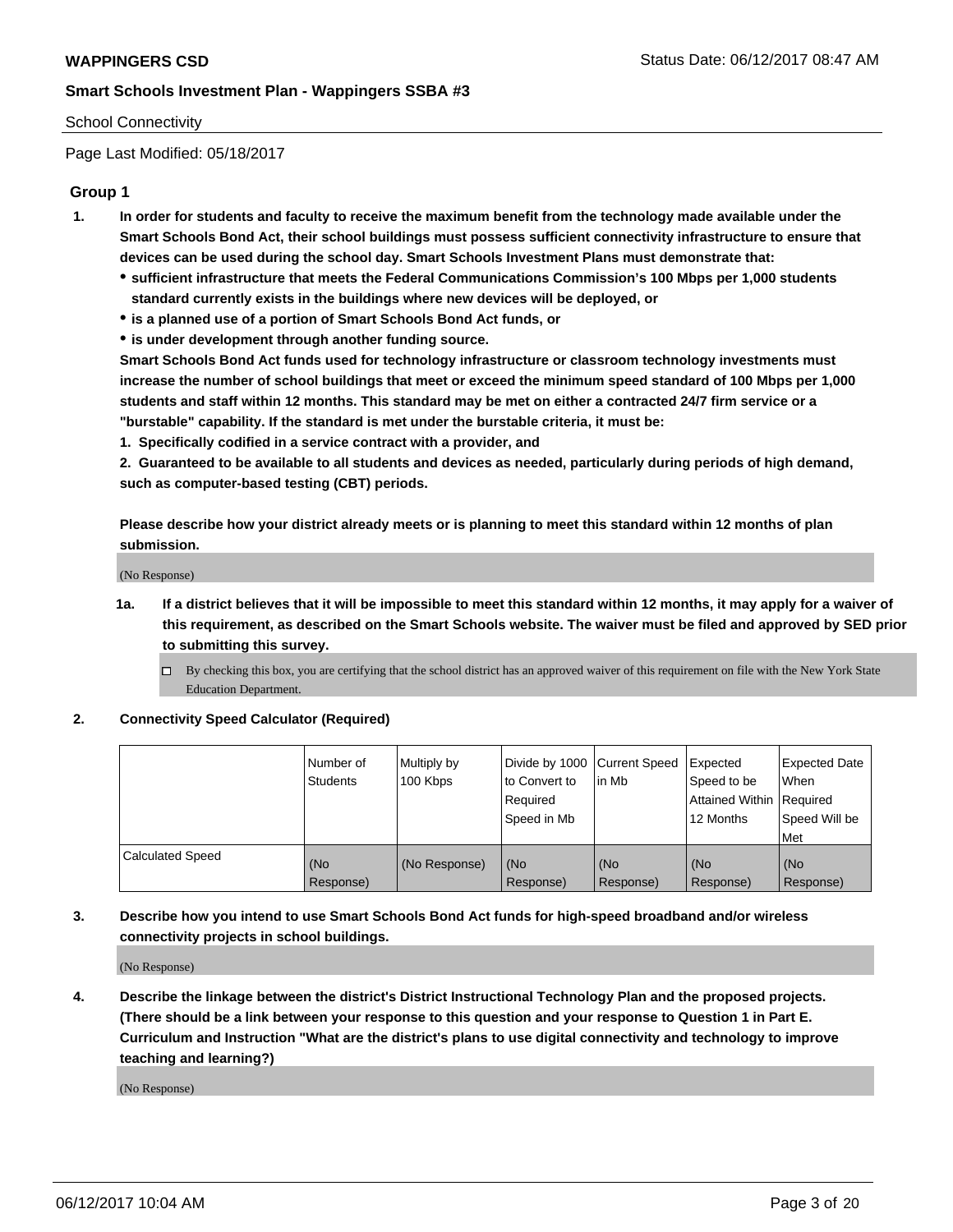#### School Connectivity

Page Last Modified: 05/18/2017

**5. If the district wishes to have students and staff access the Internet from wireless devices within the school building, or in close proximity to it, it must first ensure that it has a robust Wi-Fi network in place that has sufficient bandwidth to meet user demand.**

**Please describe how you have quantified this demand and how you plan to meet this demand.**

(No Response)

**6. As indicated on Page 5 of the guidance, the Office of Facilities Planning will have to conduct a preliminary review of all capital projects, including connectivity projects.**

**Please indicate on a separate row each project number given to you by the Office of Facilities Planning.**

| Project Number |  |
|----------------|--|
|                |  |
| (No Response)  |  |

**7. Certain high-tech security and connectivity infrastructure projects may be eligible for an expedited review process as determined by the Office of Facilities Planning.**

**Was your project deemed eligible for streamlined review?**

(No Response)

**8. Include the name and license number of the architect or engineer of record.**

| Name          | License Number |
|---------------|----------------|
| (No Response) | (No Response)  |

**9. If you are submitting an allocation for School Connectivity complete this table.**

**Note that the calculated Total at the bottom of the table must equal the Total allocation for this category that you entered in the SSIP Overview overall budget.** 

|                                            | Sub-          |
|--------------------------------------------|---------------|
|                                            | Allocation    |
| Network/Access Costs                       | (No Response) |
| Outside Plant Costs                        | (No Response) |
| School Internal Connections and Components | (No Response) |
| <b>Professional Services</b>               | (No Response) |
| Testing                                    | (No Response) |
| <b>Other Upfront Costs</b>                 | (No Response) |
| <b>Other Costs</b>                         | (No Response) |
| Totals:                                    | 0             |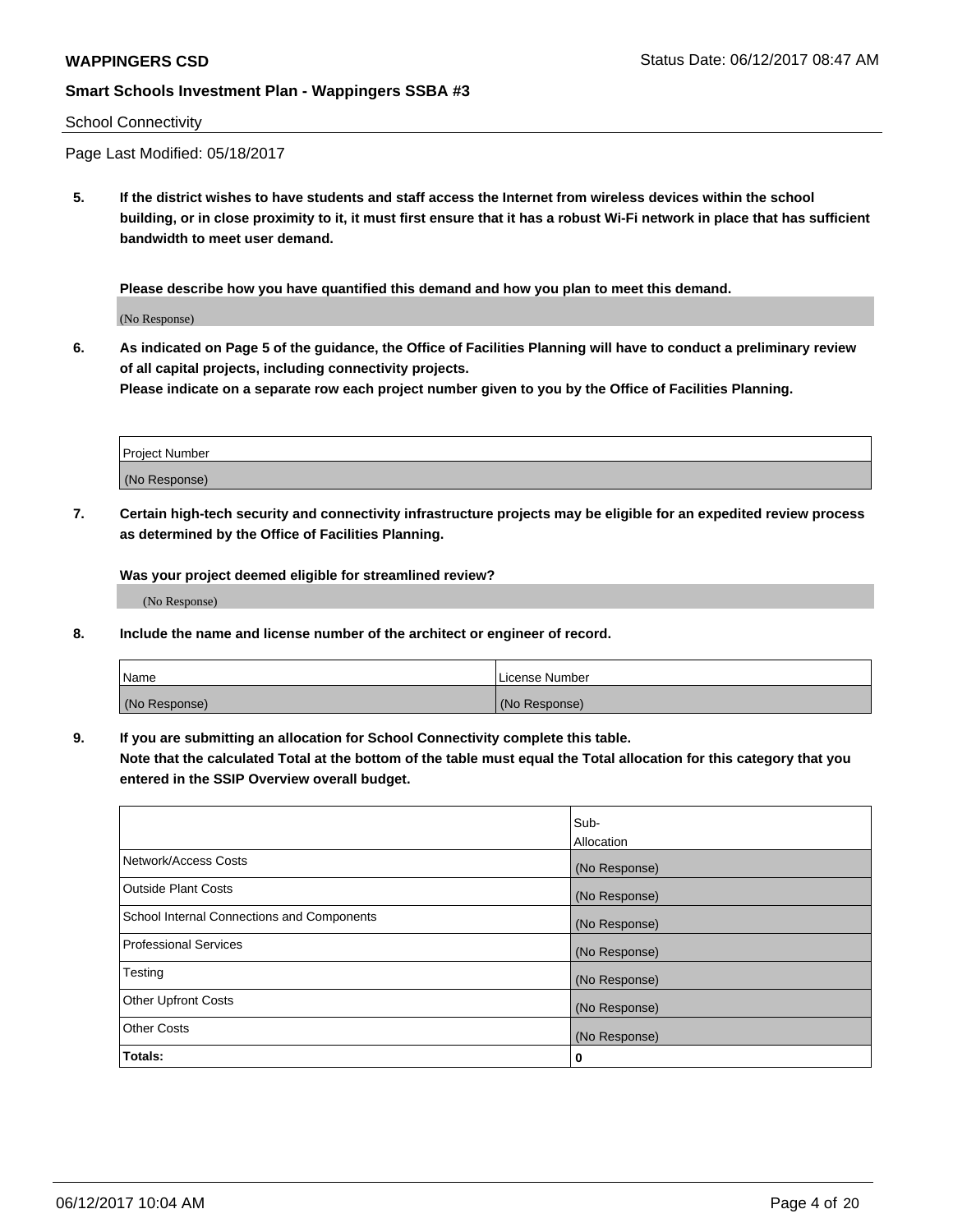#### School Connectivity

Page Last Modified: 05/18/2017

**10. Please detail the type, quantity, per unit cost and total cost of the eligible items under each sub-category. This is especially important for any expenditures listed under the "Other" category. All expenditures must be eligible for tax-exempt financing to be reimbursed through the SSBA. Sufficient detail must be provided so that we can verify this is the case. If you have any questions, please contact us directly through smartschools@nysed.gov. NOTE: Wireless Access Points should be included in this category, not under Classroom Educational Technology, except those that will be loaned/purchased for nonpublic schools.**

| Select the allowable expenditure | Item to be purchased | Quantity      | Cost per Item | Total Cost    |
|----------------------------------|----------------------|---------------|---------------|---------------|
| type.                            |                      |               |               |               |
| Repeat to add another item under |                      |               |               |               |
| each type.                       |                      |               |               |               |
| (No Response)                    | (No Response)        | (No Response) | (No Response) | (No Response) |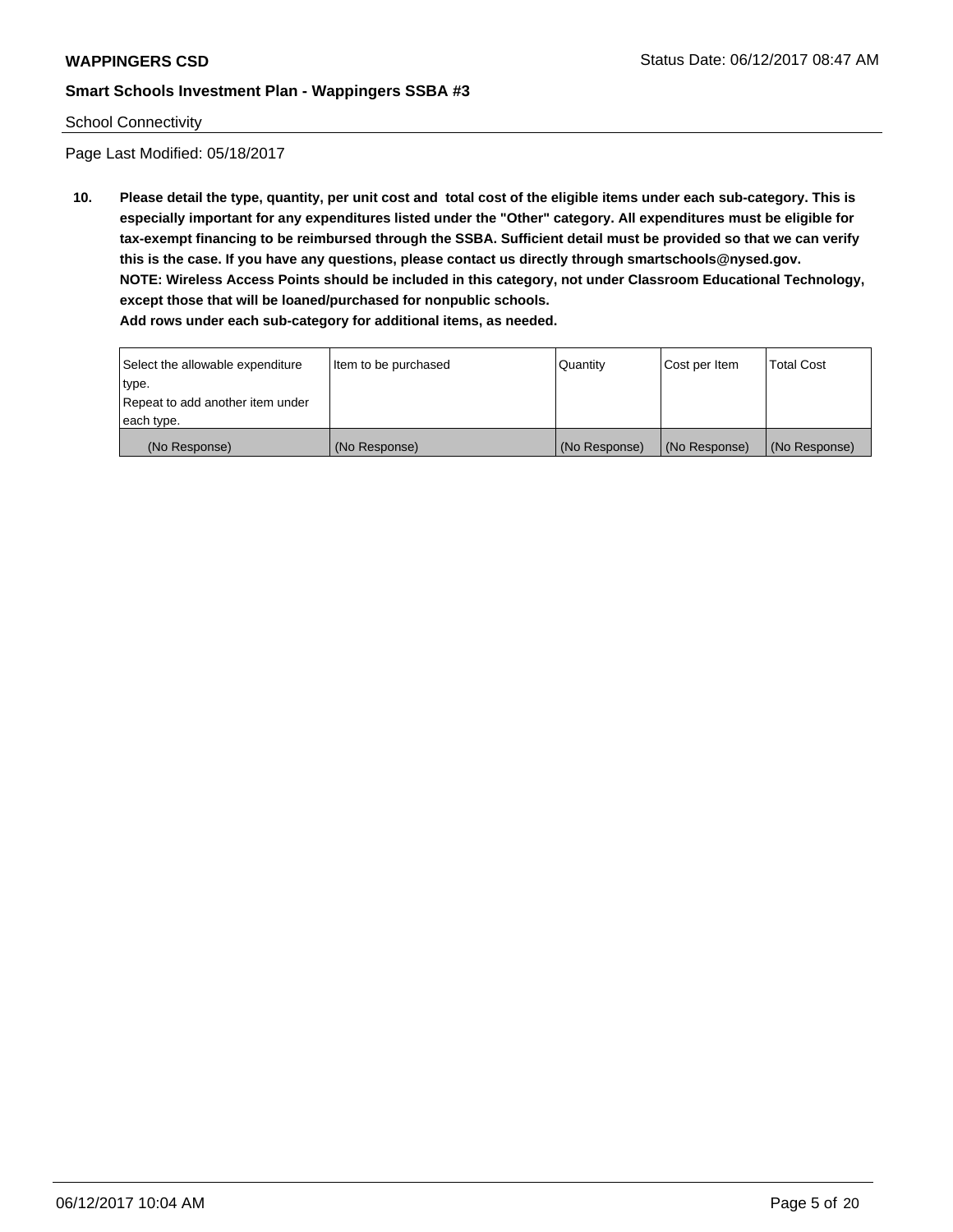Community Connectivity (Broadband and Wireless)

Page Last Modified: 05/18/2017

#### **Group 1**

**1. Describe how you intend to use Smart Schools Bond Act funds for high-speed broadband and/or wireless connectivity projects in the community.**

(No Response)

**2. Please describe how the proposed project(s) will promote student achievement and increase student and/or staff access to the Internet in a manner that enhances student learning and/or instruction outside of the school day and/or school building.**

(No Response)

**3. Community connectivity projects must comply with all the necessary local building codes and regulations (building and related permits are not required prior to plan submission).**

 $\Box$  I certify that we will comply with all the necessary local building codes and regulations.

**4. Please describe the physical location of the proposed investment.**

(No Response)

**5. Please provide the initial list of partners participating in the Community Connectivity Broadband Project, along with their Federal Tax Identification (Employer Identification) number.**

| <b>Project Partners</b> | Federal ID#     |
|-------------------------|-----------------|
| (No Response)           | l (No Response) |

**6. If you are submitting an allocation for Community Connectivity, complete this table. Note that the calculated Total at the bottom of the table must equal the Total allocation for this category that you entered in the SSIP Overview overall budget.**

|                                    | Sub-Allocation |
|------------------------------------|----------------|
| Network/Access Costs               | (No Response)  |
| Outside Plant Costs                | (No Response)  |
| <b>Tower Costs</b>                 | (No Response)  |
| <b>Customer Premises Equipment</b> | (No Response)  |
| <b>Professional Services</b>       | (No Response)  |
| Testing                            | (No Response)  |
| <b>Other Upfront Costs</b>         | (No Response)  |
| <b>Other Costs</b>                 | (No Response)  |
| Totals:                            | 0              |

**7. Please detail the type, quantity, per unit cost and total cost of the eligible items under each sub-category. This is especially important for any expenditures listed under the "Other" category. All expenditures must be capital-bond eligible to be reimbursed through the SSBA. If you have any questions, please contact us directly through smartschools@nysed.gov.**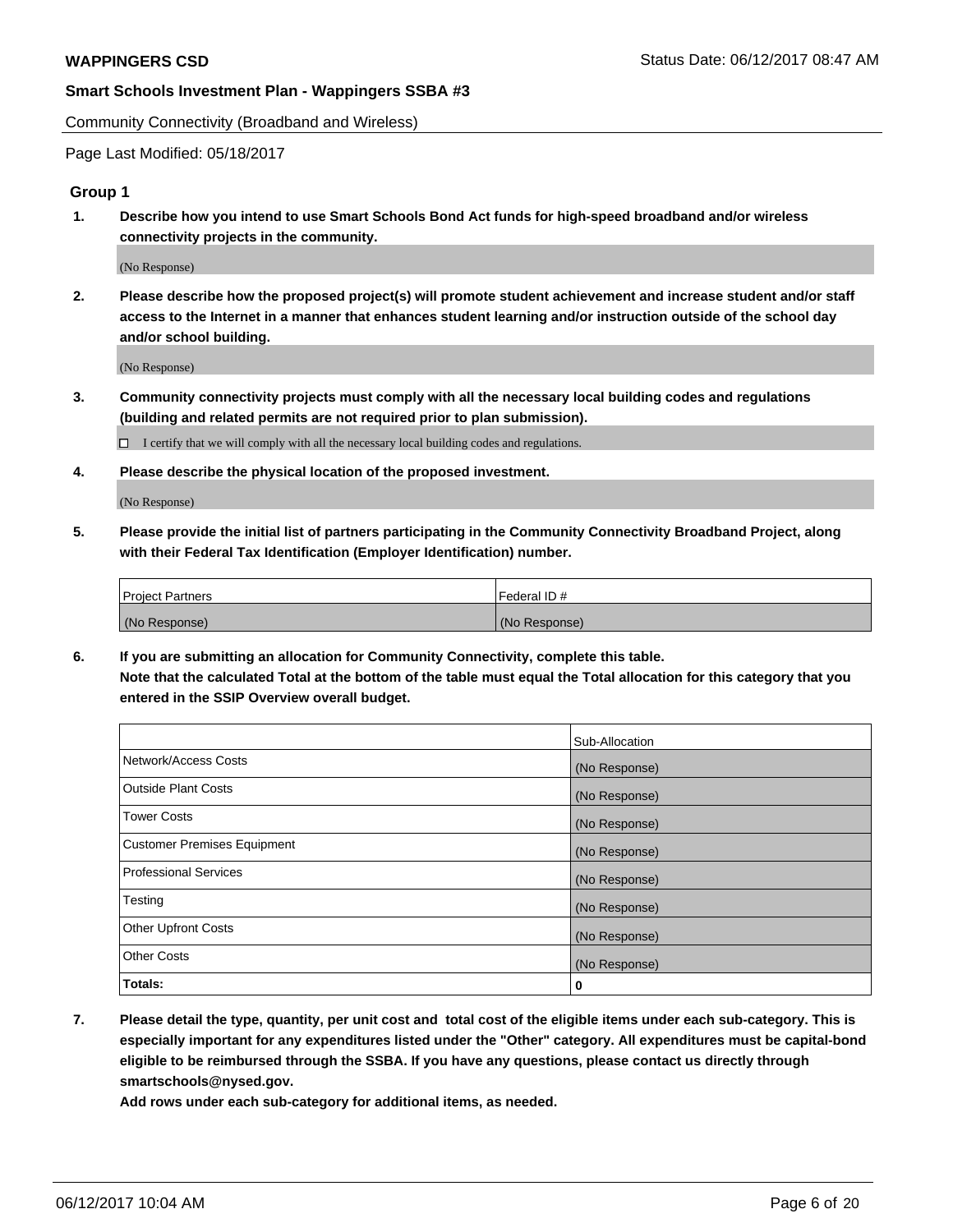Community Connectivity (Broadband and Wireless)

Page Last Modified: 05/18/2017

| Select the allowable expenditure | Item to be purchased | Quantity      | Cost per Item | <b>Total Cost</b> |
|----------------------------------|----------------------|---------------|---------------|-------------------|
| type.                            |                      |               |               |                   |
| Repeat to add another item under |                      |               |               |                   |
| each type.                       |                      |               |               |                   |
| (No Response)                    | (No Response)        | (No Response) | (No Response) | (No Response)     |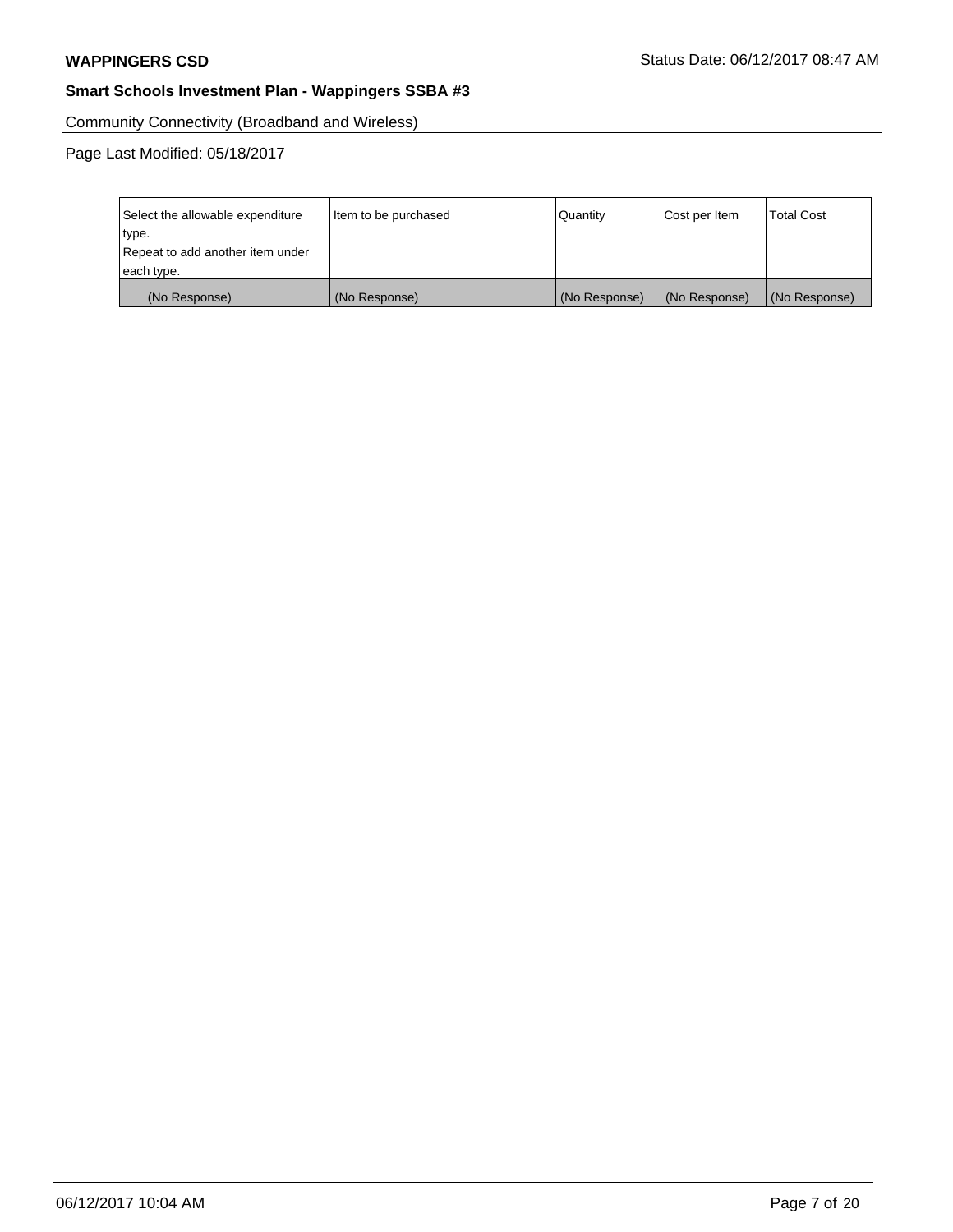### Classroom Learning Technology

Page Last Modified: 06/12/2017

## **Questions**

**1. In order for students and faculty to receive the maximum benefit from the technology made available under the Smart Schools Bond Act, their school buildings must possess sufficient connectivity infrastructure to ensure that devices can be used during the school day. Smart Schools Investment Plans must demonstrate that sufficient infrastructure that meets the Federal Communications Commission's 100 Mbps per 1,000 students standard currently exists in the buildings where new devices will be deployed, or is a planned use of a portion of Smart Schools Bond Act funds, or is under development through another funding source.**

**Smart Schools Bond Act funds used for technology infrastructure or classroom technology investments must increase the number of school buildings that meet or exceed the minimum speed standard of 100 Mbps per 1,000 students and staff within 12 months. This standard may be met on either a contracted 24/7 firm service or a "burstable" capability. If the standard is met under the burstable criteria, it must be:**

- **1. Specifically codified in a service contract with a provider, and**
- **2. Guaranteed to be available to all students and devices as needed, particularly during periods of high demand, such as computer-based testing (CBT) periods.**

**Please describe how your district already meets or is planning to meet this standard within 12 months of plan submission.**

All of our schools are connected together via a high speed fiber network. This network is maintained by Lightower Fiber Networks. The district is contracted via our local BOCES at specific bandwidth rates that meets the needs of our current population (Our supply is greater than the demand). All of our schools are equipped with core switches that are 10 GB capable, should we require additional bandwidth to our schools we will simply order additional bandwidth via our contract with Lightower Fiber Networks.

- **1a. If a district believes that it will be impossible to meet this standard within 12 months, it may apply for a waiver of this requirement, as described on the Smart Schools website. The waiver must be filed and approved by SED prior to submitting this survey.**
	- $\Box$  By checking this box, you are certifying that the school district has an approved waiver of this requirement on file with the New York State Education Department.

#### **2. Connectivity Speed Calculator (Required)**

|                         | l Number of<br><b>Students</b> | Multiply by<br>100 Kbps | Divide by 1000 Current Speed<br>to Convert to<br>Required<br>Speed in Mb | lin Mb | Expected<br>Speed to be<br>Attained Within Required<br>12 Months | <b>Expected Date</b><br><b>When</b><br>Speed Will be<br>Met |
|-------------------------|--------------------------------|-------------------------|--------------------------------------------------------------------------|--------|------------------------------------------------------------------|-------------------------------------------------------------|
| <b>Calculated Speed</b> | 11.100                         | 1,110,000               | 1110                                                                     | 1110   | 1110                                                             | <b>Currently Met</b>                                        |

# **3. If the district wishes to have students and staff access the Internet from wireless devices within the school building, or in close proximity to it, it must first ensure that it has a robust Wi-Fi network in place that has sufficient bandwidth to meet user demand.**

**Please describe how you have quantified this demand and how you plan to meet this demand.**

Our district maintains a Cisco based WIFI solution which includes sufficient capacity at this time. This system is in place in all school buildings, but is expandable should we decide we need additional capacity.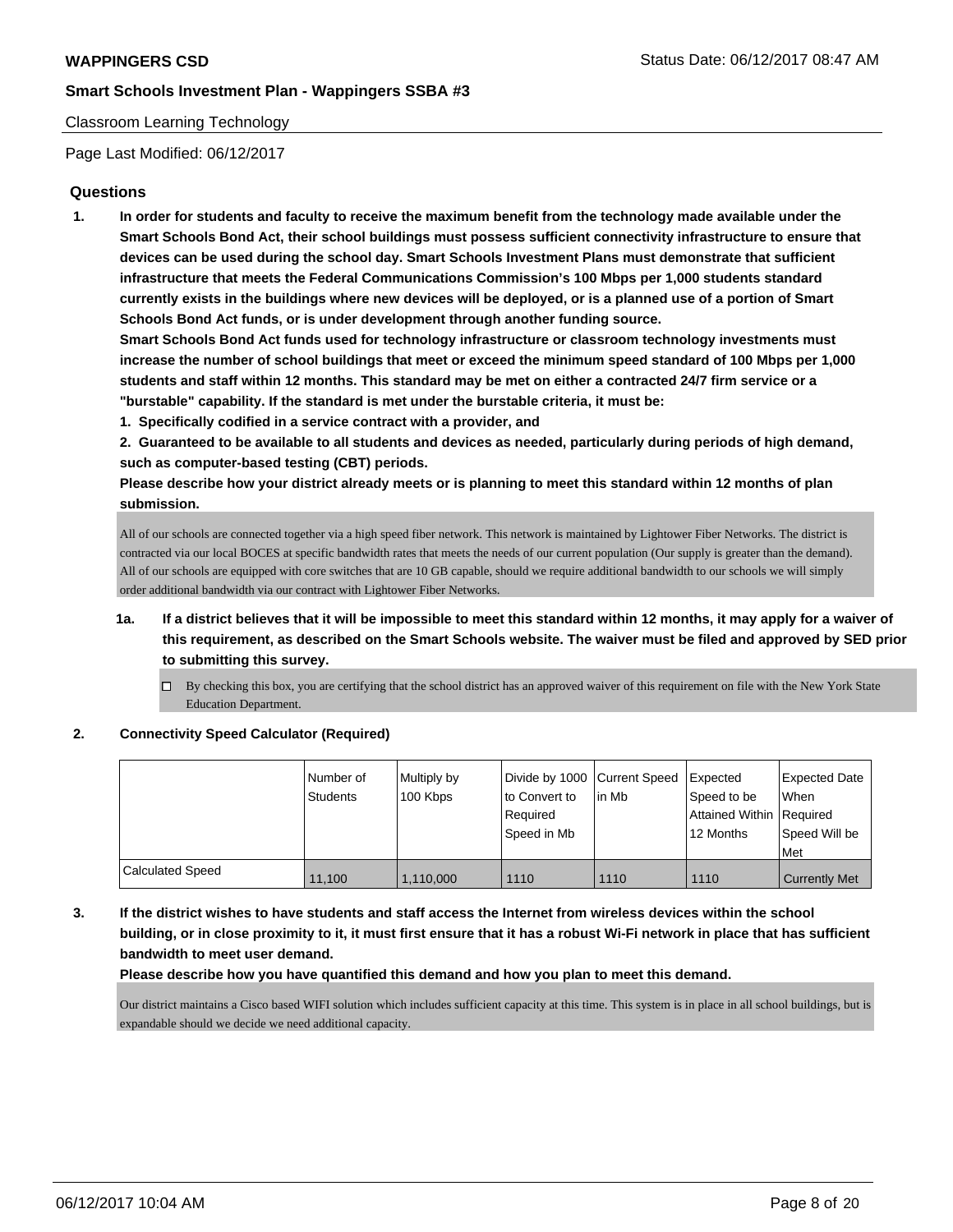#### Classroom Learning Technology

Page Last Modified: 06/12/2017

**4. All New York State public school districts are required to complete and submit an Instructional Technology Plan survey to the New York State Education Department in compliance with Section 753 of the Education Law and per Part 100.12 of the Commissioner's Regulations.**

**Districts that include educational technology purchases as part of their Smart Schools Investment Plan must have a submitted and approved Instructional Technology Plan survey on file with the New York State Education Department.**

- By checking this box, you are certifying that the school district has an approved Instructional Technology Plan survey on file with the New York State Education Department.
- **5. Describe the devices you intend to purchase and their compatibility with existing or planned platforms or systems. Specifically address the adequacy of each facility's electrical, HVAC and other infrastructure necessary to install and support the operation of the planned technology.**

Under this submission we are looking to ensure that we improve the student-to-device ratio throughout our elementary buildings, which would also include teacher devices for curriculum planning and preparation.

The SSBAC has reached consensus that we need to provide equitable access to this technology in every elementary school.

The Wappingers CSD SSBA Committee recommends we allocate \$450,000 (Budgetary figure based on 1300 devices at \$300 per device plus 40 mobile carrts at \$1,500 each) of the SSBA funds to acquire Chromebook devices and mobile carts ensure that all elementary buildings have adequate and equitable instructional technology resources in each building.

#### **6. Describe how the proposed technology purchases will:**

- **> enhance differentiated instruction;**
- **> expand student learning inside and outside the classroom;**
- **> benefit students with disabilities and English language learners; and**
- **> contribute to the reduction of other learning gaps that have been identified within the district.**

**The expectation is that districts will place a priority on addressing the needs of students who struggle to succeed in a rigorous curriculum. Responses in this section should specifically address this concern and align with the district's Instructional Technology Plan (in particular Question 2 of E. Curriculum and Instruction: "Does the district's instructional technology plan address the needs of students with disabilities to ensure equitable access to instruction, materials and assessments?" and Question 3 of the same section: "Does the district's instructional technology plan address the provision of assistive technology specifically for students with disabilities to ensure access to and participation in the general curriculum?"**

Availability: The WCSD strives for equity among departments, schools and students. To ensure that all learners have access to technology, the Technology Support Services staff and the Director of Technology, Testing and Assessment work cooperatively with principals, departmental directors, special education directors and administrators to balance the needs of our schools.

Unfortunately, there is a discrepancy in access and availability to technology throughout our elementary buildings. With the SSBA funds we have a great opportunity to remedy this situation. Lessons and resources would be enhanced via web-based tools and resources that would not be available otherwise. These enriched lessons provide students with a variety of digital resources and tools to create, present, and share assignments and information with their classmates and their teachers.

The addition of mobile devices throughout our elementary buildings will create new opportunities for differentiated instruction. The software included with these devices provides multimedia based interactive lessons that promote multi-modal methods of teaching to the understanding of the material. In addition these devices can be used in centers based learning and small selective group project work.

ELL, and Students with Disabilities will also benefit greatly from the addition of this classroom technology. The multi-modal learning experiences that this technology supports will bring additional opportunities to these learners. With this technology, learning is aided by media rich lessons, which are fully interactive which help students who are language deficient or who have a disability overcome some of the obstacles they may face in a classroom without this technology.

By improving our access of devices throughout our district, we will have 2 students for every 1 device, which will improve access to those devices throughout the day. This will provide improved access for ENL and Special Education students who use various assistive technology apps that the devices provide including but not limited to translation capabilities, video/voice recording, text-to-speech, speech-to-text, as well as improved access to teacher materials through Google Apps for Education and other related sites.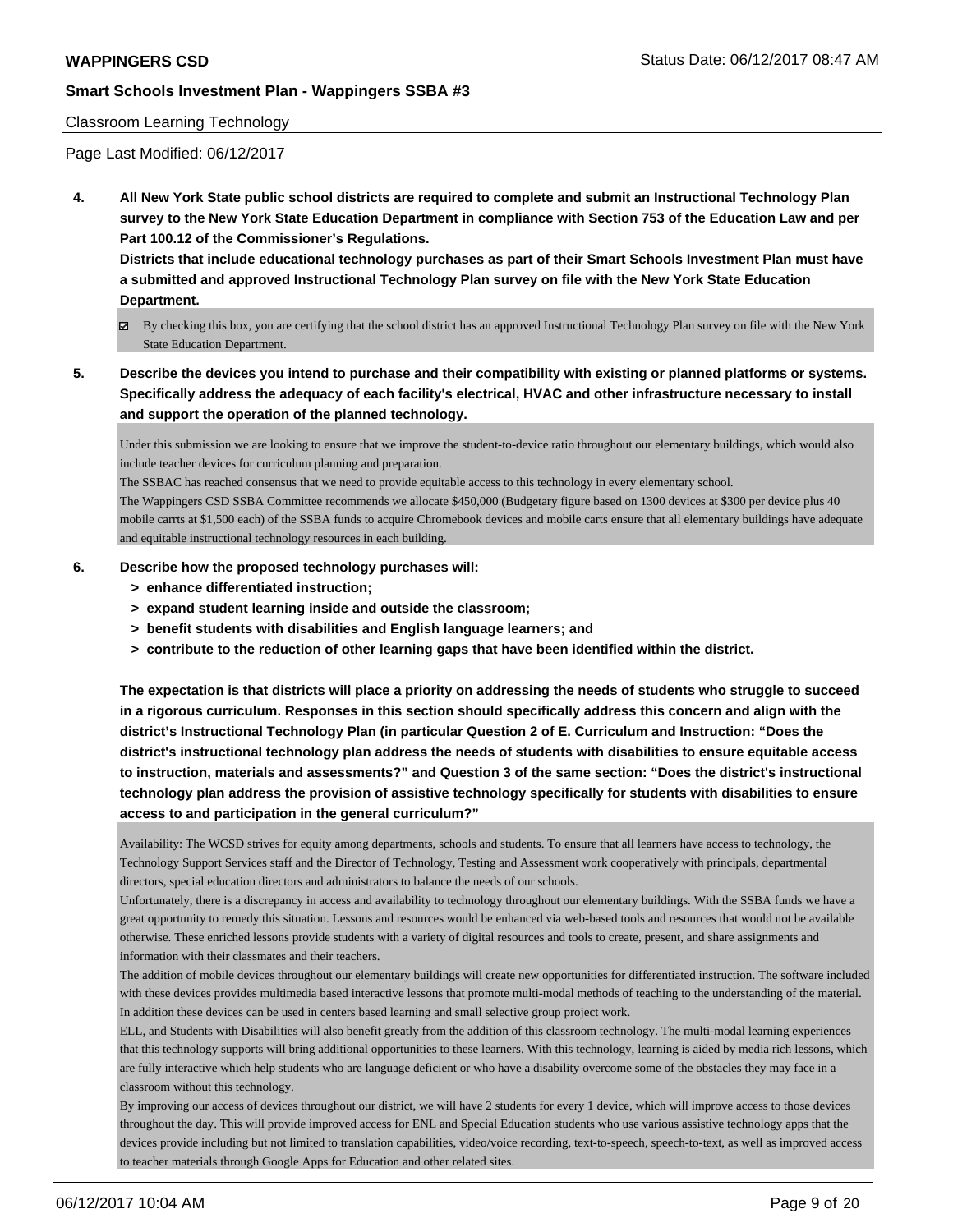#### Classroom Learning Technology

Page Last Modified: 06/12/2017

**7. Where appropriate, describe how the proposed technology purchases will enhance ongoing communication with parents and other stakeholders and help the district facilitate technology-based regional partnerships, including distance learning and other efforts.**

Through the use of Chromebooks and the Google Education platform, parents will have improved access to their students school work, grades, and teacher notes. This will include the use of Google Classroom which will improve communication between parents and teachers. Parents will be able to see what assignments have/have not been turned in, grades on submitted school work, and communicate with teachers. Students will be able to use the Chromebooks to complete their assignments in class through the use of the Chromebooks which will allow for greater visability for all involved. The use of Google Chromebooks will also improve the opportunity for distance learning through class webinars, class-to-class interactions within the building as well as within the district. Students will be able to share resources and give presentations to classmates in other rooms and/or buildings. Students will also have the opportunity to take part in other programs as determined by the teacher for instructional purposes.

**8. Describe the district's plan to provide professional development to ensure that administrators, teachers and staff can employ the technology purchased to enhance instruction successfully.**

**Note: This response should be aligned and expanded upon in accordance with your district's response to Question 1 of F. Professional Development of your Instructional Technology Plan: "Please provide a summary of professional development offered to teachers and staff, for the time period covered by this plan, to support technology to enhance teaching and learning. Please include topics, audience and method of delivery within your summary."**

It is the goal of the WCSD to provide professional development programs for instructional and non-instructional staff that sustains the district technology plan objectives by:

- Continuing to implement the ISTE standards with students, teachers and administrative staff.
- Providing district created on-line resources such as our Technology Tutorial Videos for staff development.
- Continuing to provide in-service training through MLP to district staff members.
- Topics include:
- Flipped Classrooms
- Blogging
- Teaching to the use of multiple devices
- Google apps for education
- Data driven instruction
- Document camera, interactive displays, and other peripherals
- iPads and educational Apps
- Professional Learning Networks
- Strategies for supporting Digital Citizenship
- Student productivity & collaboration
- Formative assessments and devices that can support it
- Method of Delivery:
- Inservice courses
- Faculty meetings
- Online district created resources
- Professional learning days
- Turn Key training
- Conference based training
- Local District Technology Certification (ACIT)
- Audience:
- All Faculty and Staff
- Students via classroom instruction via Technology Integration Specialists
- Parents / Students via online resources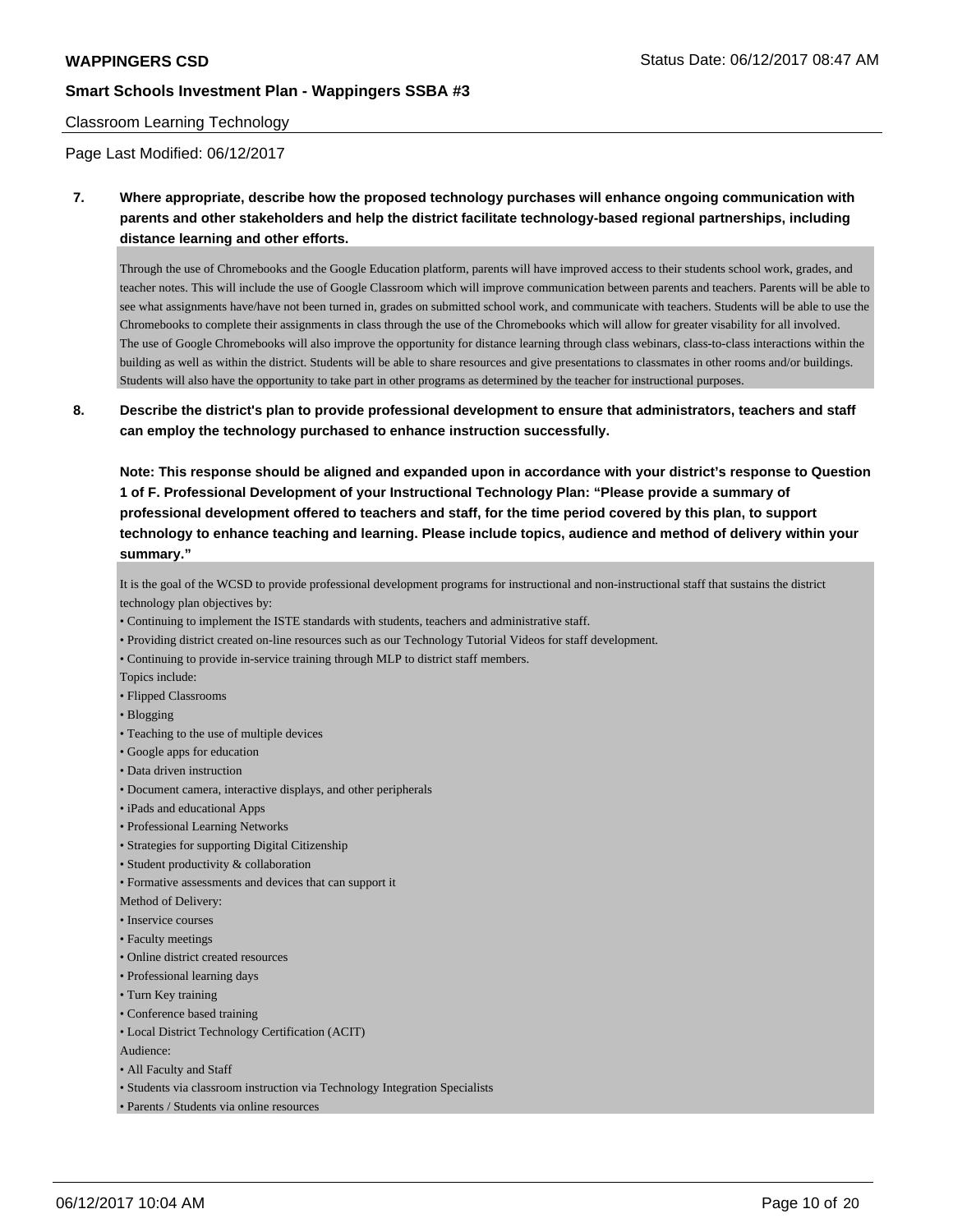#### Classroom Learning Technology

Page Last Modified: 06/12/2017

**9. Districts must contact the SUNY/CUNY teacher preparation program that supplies the largest number of the district's new teachers to request advice on innovative uses and best practices at the intersection of pedagogy and educational technology.**

By checking this box, you certify that you have contacted the SUNY/CUNY teacher preparation program that supplies the largest number of your new teachers to request advice on these issues.

**9a. Please enter the name of the SUNY or CUNY Institution that you contacted.**

SUNY New Paltz

**9b. Enter the primary Institution phone number.**

845-257-7869

**9c. Enter the name of the contact person with whom you consulted and/or will be collaborating with on innovative uses of technology and best practices.**

Kiersten Greene

**10. A district whose Smart Schools Investment Plan proposes the purchase of technology devices and other hardware must account for nonpublic schools in the district.**

**Are there nonpublic schools within your school district?**

| 罓 | Y es |
|---|------|
| п | ۰Ιη. |

**10a. Describe your plan to loan purchased hardware to nonpublic schools within your district. The plan should use your district's nonpublic per-student loan amount calculated below, within the framework of the guidance. Please enter the date by which nonpublic schools must request classroom technology items. Also, specify in your response the devices that the nonpublic schools have requested, as well as in the in the Budget and the Expenditure Table at the end of the page.**

The Wappingers CSD has reached out to the nonpublics located within our district. The four schools are excited to be included in this opportunity (Faith Christian Academy moved out of our district in January 2014 and Spackenkill UFSD is including them in their SSIP per the SSBA nonpublic requirements). We have discussed with them their budget as described in our SSBA implementation plan. For this implementation plan they are anticipating \$40 / student. We determined this amount based us our plan including \$450,000 for Learning Technology for public schools and \$31,560 for P&P schools divided by 11,882 students (public and non-public students which rounds up to \$40 per student. (\$450,000 + \$31,560/11,882 students  $= $40$ 

This money will be made available to the non-public schools for the purchase of technology for their programs. However, at this time the non-public schools have not submitted their requests for technology and are undecided.

Nevertheless, our non-public schools must submit their device requests by the second Friday in June of the given year. Equipment requests must be made annually.

**10b. A final Smart Schools Investment Plan cannot be approved until school authorities have adopted regulations specifying the date by which requests from nonpublic schools for the purchase and loan of Smart Schools Bond Act classroom technology must be received by the district.**

 $\boxtimes$  By checking this box, you certify that you have such a plan and associated regulations in place that have been made public.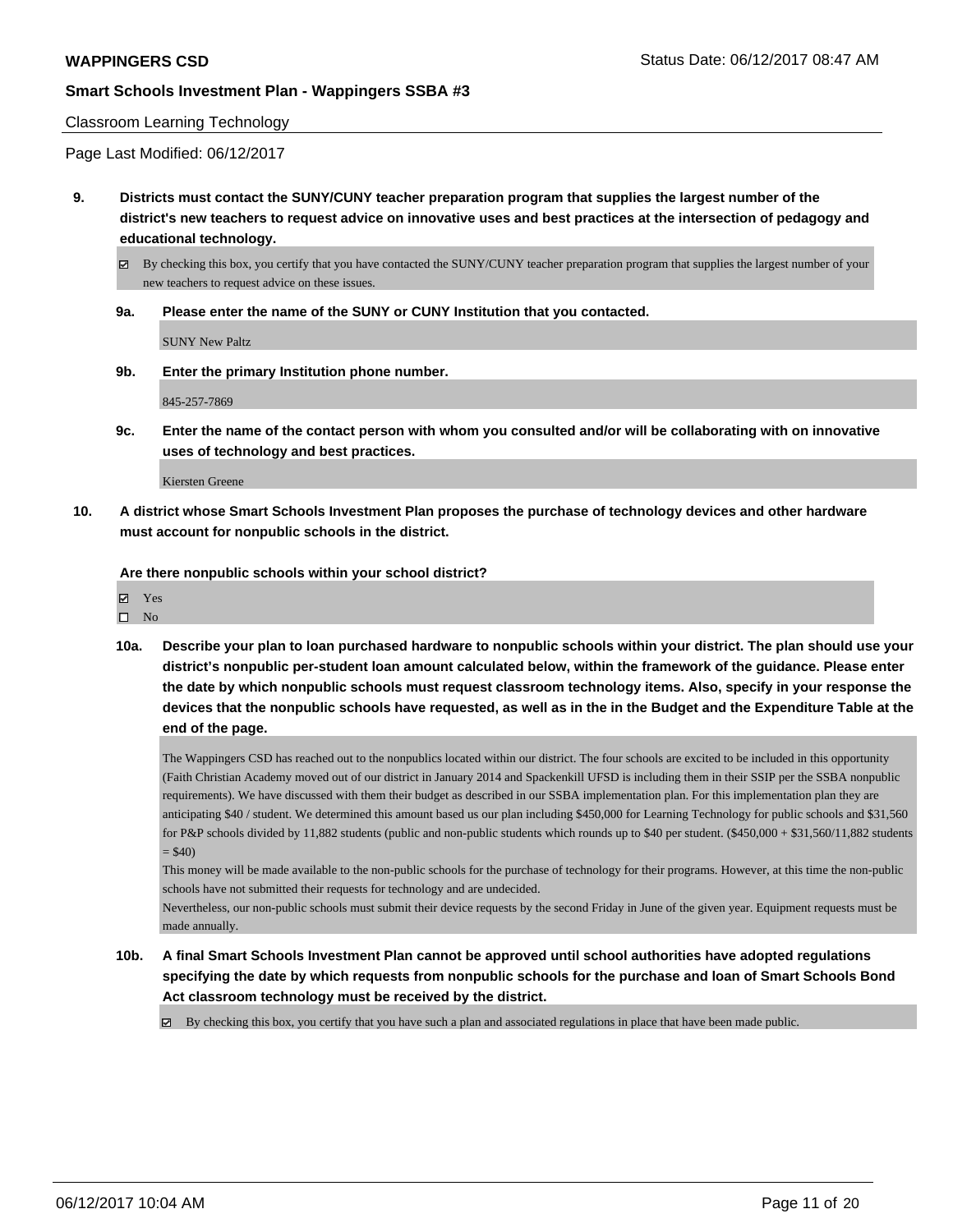### Classroom Learning Technology

Page Last Modified: 06/12/2017

## **11. Nonpublic Classroom Technology Loan Calculator**

**The Smart Schools Bond Act provides that any Classroom Learning Technology purchases made using Smart Schools funds shall be lent, upon request, to nonpublic schools in the district. However, no school district shall be required to loan technology in amounts greater than the total obtained and spent on technology pursuant to the Smart Schools Bond Act and the value of such loan may not exceed the total of \$250 multiplied by the nonpublic school enrollment in the base year at the time of enactment.**

**See:**

**http://www.p12.nysed.gov/mgtserv/smart\_schools/docs/Smart\_Schools\_Bond\_Act\_Guidance\_04.27.15\_Final.pdf.**

|                                       | 1. Classroom<br>Technology<br>Sub-allocation | l 2. Public<br>l Enrollment<br>$(2014-15)$ | l 3. Nonpublic<br>Enrollment<br>(2014-15) | l 4. Sum of<br>Public and<br>Nonpublic<br>Enrollment | 15. Total Per<br>Pupil Sub-<br>l allocation | 6. Total<br>  Nonpublic Loan  <br>Amount |
|---------------------------------------|----------------------------------------------|--------------------------------------------|-------------------------------------------|------------------------------------------------------|---------------------------------------------|------------------------------------------|
| Calculated Nonpublic Loan<br>l Amount | 481.560                                      | 11.093                                     | 789                                       | 11.882                                               | 40                                          | 31.560                                   |

**12. To ensure the sustainability of technology purchases made with Smart Schools funds, districts must demonstrate a long-term plan to maintain and replace technology purchases supported by Smart Schools Bond Act funds. This sustainability plan shall demonstrate a district's capacity to support recurring costs of use that are ineligible for Smart Schools Bond Act funding such as device maintenance, technical support, Internet and wireless fees, maintenance of hotspots, staff professional development, building maintenance and the replacement of incidental items. Further, such a sustainability plan shall include a long-term plan for the replacement of purchased devices and equipment at the end of their useful life with other funding sources.**

 $\boxtimes$  By checking this box, you certify that the district has a sustainability plan as described above.

**13. Districts must ensure that devices purchased with Smart Schools Bond funds will be distributed, prepared for use, maintained and supported appropriately. Districts must maintain detailed device inventories in accordance with generally accepted accounting principles.**

By checking this box, you certify that the district has a distribution and inventory management plan and system in place.

**14. If you are submitting an allocation for Classroom Learning Technology complete this table. Note that the calculated Total at the bottom of the table must equal the Total allocation for this category that you entered in the SSIP Overview overall budget.**

|                          | Sub-Allocation |
|--------------------------|----------------|
| Interactive Whiteboards  | (No Response)  |
| Computer Servers         | (No Response)  |
| <b>Desktop Computers</b> | (No Response)  |
| <b>Laptop Computers</b>  | 390,000        |
| <b>Tablet Computers</b>  | (No Response)  |
| <b>Other Costs</b>       | 91,560         |
| Totals:                  | 481,560        |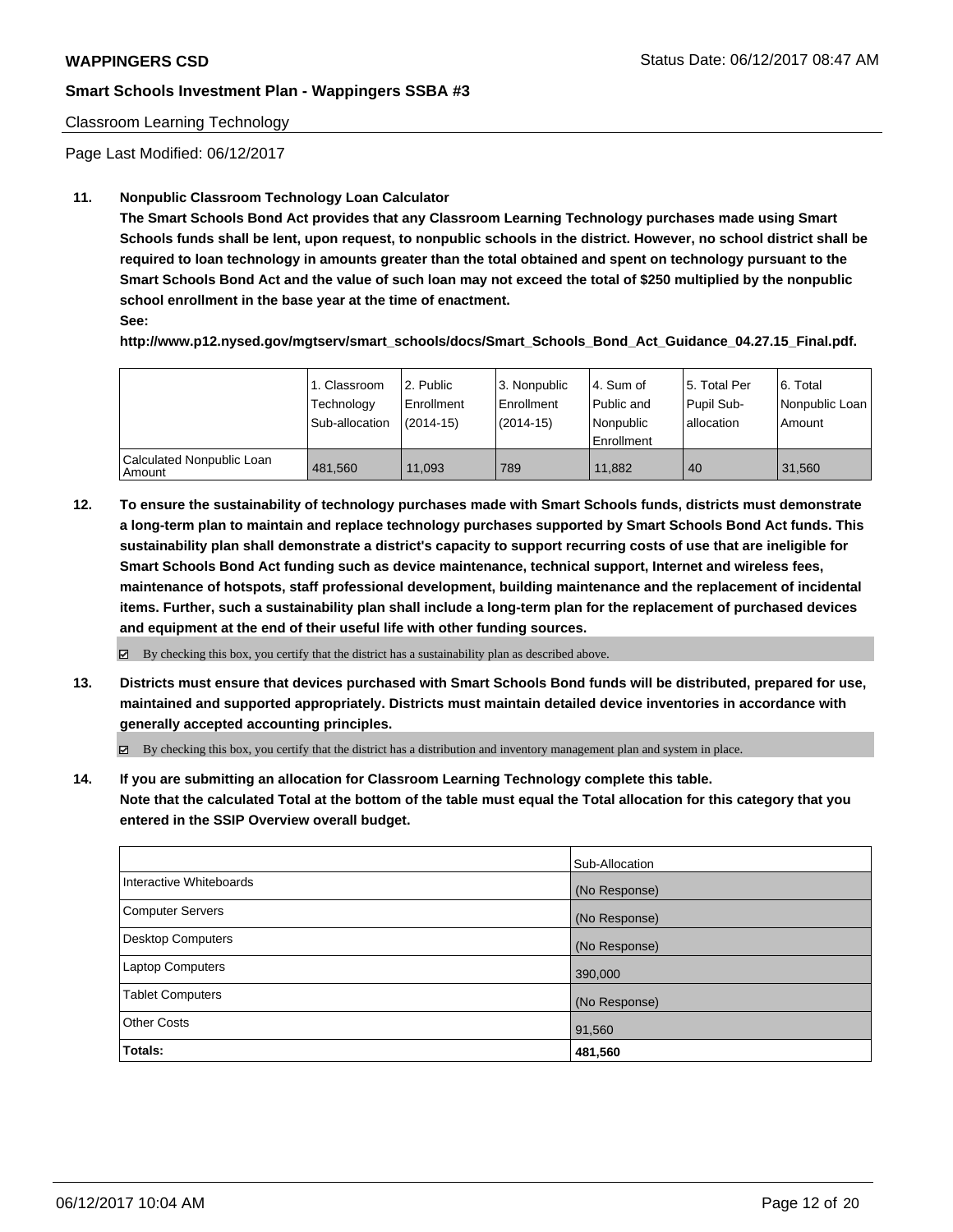### Classroom Learning Technology

Page Last Modified: 06/12/2017

**15. Please detail the type, quantity, per unit cost and total cost of the eligible items under each sub-category. This is especially important for any expenditures listed under the "Other" category. All expenditures must be capital-bond eligible to be reimbursed through the SSBA. If you have any questions, please contact us directly through smartschools@nysed.gov.**

**Please specify in the "Item to be Purchased" field which specific expenditures and items are planned to meet the district's nonpublic loan requirement, if applicable.**

**NOTE: Wireless Access Points that will be loaned/purchased for nonpublic schools should ONLY be included in this category, not under School Connectivity, where public school districts would list them. Add rows under each sub-category for additional items, as needed.**

| Select the allowable expenditure | Iltem to be Purchased               | Quantity      | Cost per Item | <b>Total Cost</b> |
|----------------------------------|-------------------------------------|---------------|---------------|-------------------|
| type.                            |                                     |               |               |                   |
| Repeat to add another item under |                                     |               |               |                   |
| each type.                       |                                     |               |               |                   |
| <b>Laptop Computers</b>          | Dell Chromebook 11 3189 2-in-1      | 1300          | 300           | 390,000           |
| <b>Other Costs</b>               | <b>Mobile Carts</b>                 | 40            | 1.500         | 60,000            |
| <b>Other Costs</b>               | Undetermined Nonpublic Expenditures | (No Response) | (No Response) | 31,560            |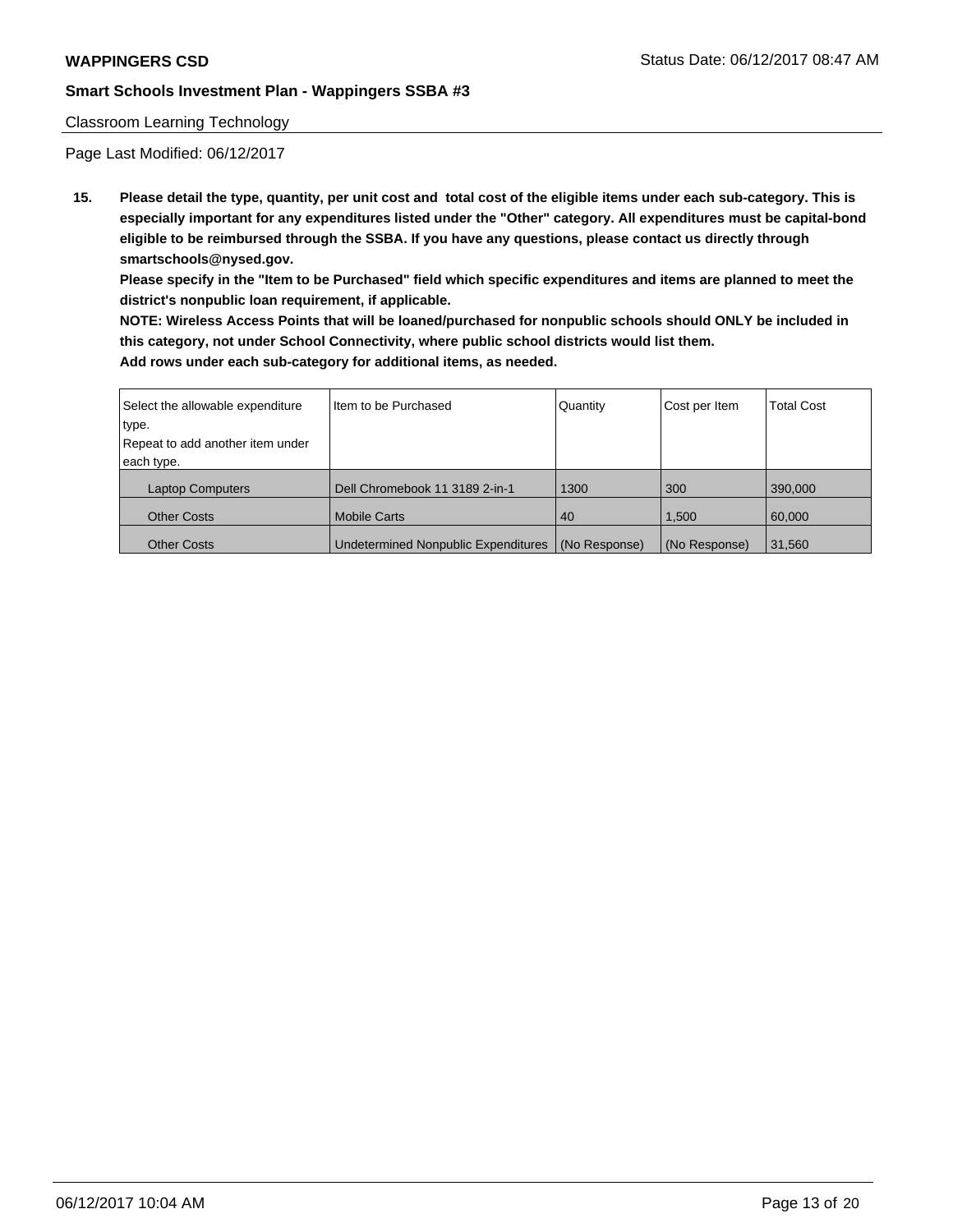#### Pre-Kindergarten Classrooms

Page Last Modified: 05/31/2017

#### **Group 1**

**1. Provide information regarding how and where the district is currently serving pre-kindergarten students and justify the need for additional space with enrollment projections over 3 years.**

(No Response)

- **2. Describe the district's plan to construct, enhance or modernize education facilities to accommodate prekindergarten programs. Such plans must include:**
	- **Specific descriptions of what the district intends to do to each space;**
	- **An affirmation that pre-kindergarten classrooms will contain a minimum of 900 square feet per classroom;**
	- **The number of classrooms involved;**
	- **The approximate construction costs per classroom; and**
	- **Confirmation that the space is district-owned or has a long-term lease that exceeds the probable useful life of the improvements.**

(No Response)

**3. Smart Schools Bond Act funds may only be used for capital construction costs. Describe the type and amount of additional funds that will be required to support ineligible ongoing costs (e.g. instruction, supplies) associated with any additional pre-kindergarten classrooms that the district plans to add.**

(No Response)

**4. All plans and specifications for the erection, repair, enlargement or remodeling of school buildings in any public school district in the State must be reviewed and approved by the Commissioner. Districts that plan capital projects using their Smart Schools Bond Act funds will undergo a Preliminary Review Process by the Office of Facilities Planning.**

**Please indicate on a separate row each project number given to you by the Office of Facilities Planning.**

| Project Number |  |
|----------------|--|
| (No Response)  |  |

**5. If you have made an allocation for Pre-Kindergarten Classrooms, complete this table. Note that the calculated Total at the bottom of the table must equal the Total allocation for this category that you entered in the SSIP Overview overall budget.**

| Totals:                                  | 0              |
|------------------------------------------|----------------|
| Other Costs                              | (No Response)  |
| Enhance/Modernize Educational Facilities | (No Response)  |
| Construct Pre-K Classrooms               | (No Response)  |
|                                          | Sub-Allocation |

**6. Please detail the type, quantity, per unit cost and total cost of the eligible items under each sub-category. This is especially important for any expenditures listed under the "Other" category. All expenditures must be capital-bond eligible to be reimbursed through the SSBA. If you have any questions, please contact us directly through smartschools@nysed.gov.**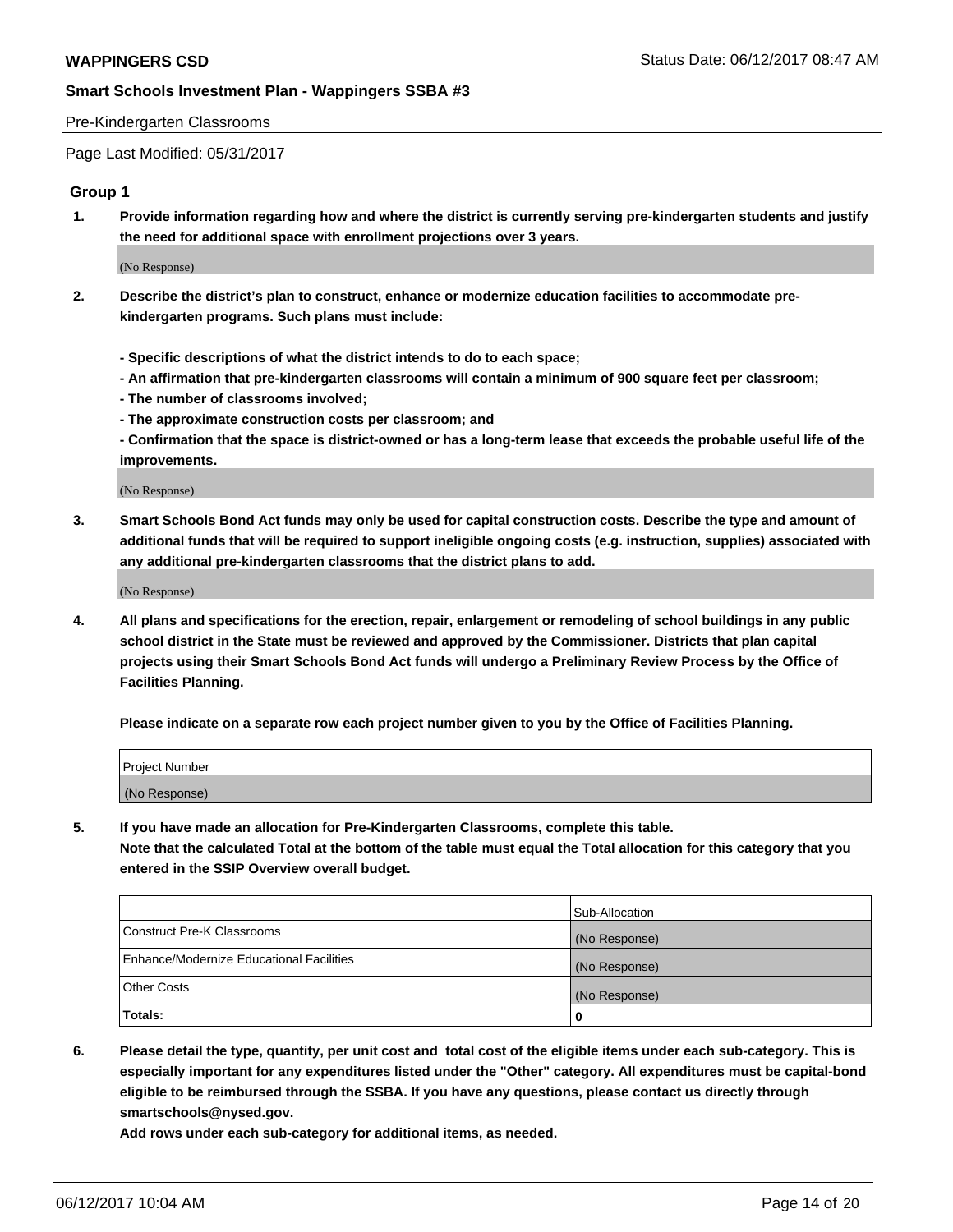# Pre-Kindergarten Classrooms

Page Last Modified: 05/31/2017

| Select the allowable expenditure | Item to be purchased | Quantity      | Cost per Item | <b>Total Cost</b> |
|----------------------------------|----------------------|---------------|---------------|-------------------|
| type.                            |                      |               |               |                   |
| Repeat to add another item under |                      |               |               |                   |
| each type.                       |                      |               |               |                   |
| (No Response)                    | (No Response)        | (No Response) | (No Response) | (No Response)     |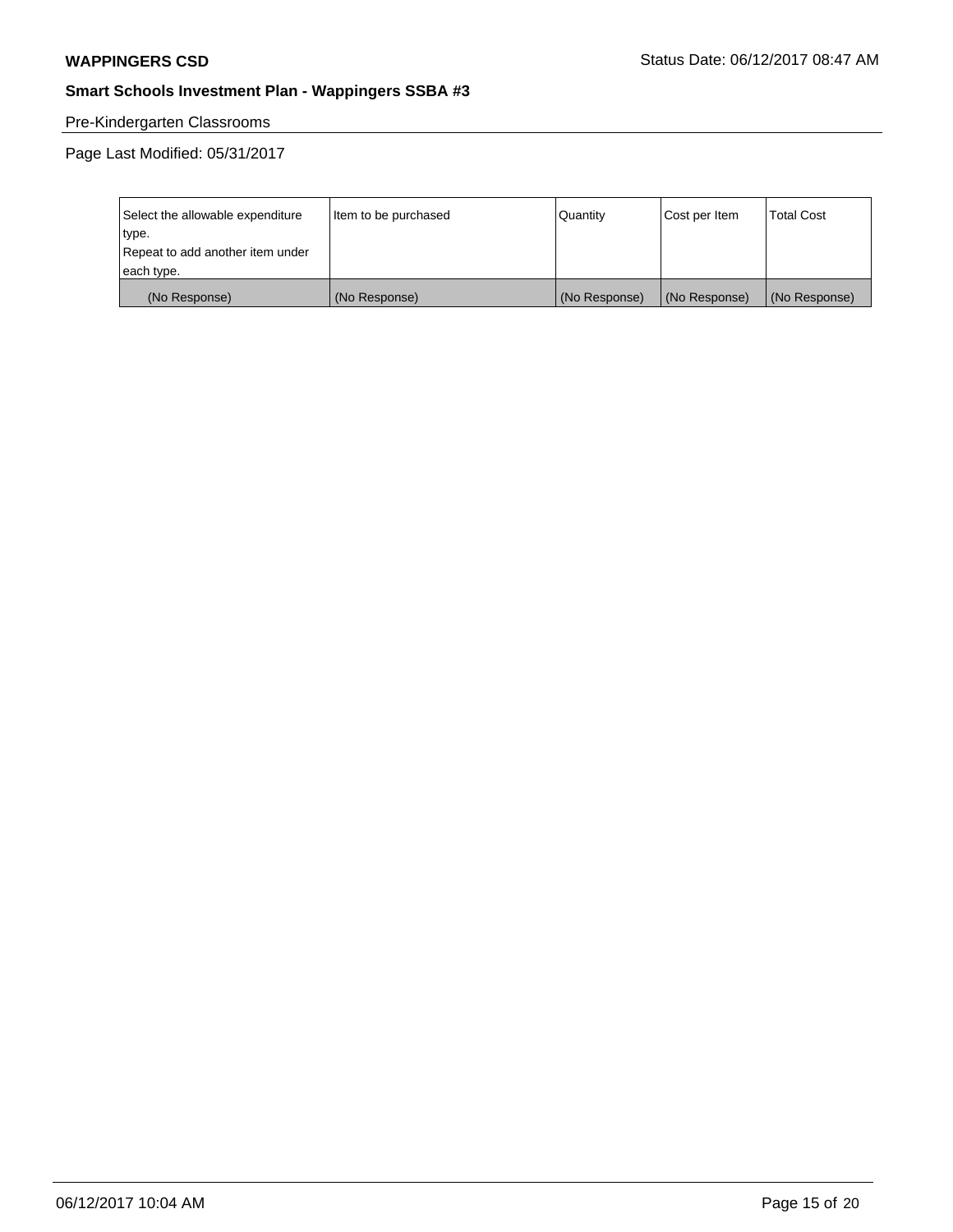Replace Transportable Classrooms

Page Last Modified: 05/31/2017

#### **Group 1**

**1. Describe the district's plan to construct, enhance or modernize education facilities to provide high-quality instructional space by replacing transportable classrooms.**

(No Response)

**2. All plans and specifications for the erection, repair, enlargement or remodeling of school buildings in any public school district in the State must be reviewed and approved by the Commissioner. Districts that plan capital projects using their Smart Schools Bond Act funds will undergo a Preliminary Review Process by the Office of Facilities Planning.**

**Please indicate on a separate row each project number given to you by the Office of Facilities Planning.**

| Project Number |  |
|----------------|--|
| (No Response)  |  |

**3. For large projects that seek to blend Smart Schools Bond Act dollars with other funds, please note that Smart Schools Bond Act funds can be allocated on a pro rata basis depending on the number of new classrooms built that directly replace transportable classroom units.**

**If a district seeks to blend Smart Schools Bond Act dollars with other funds describe below what other funds are being used and what portion of the money will be Smart Schools Bond Act funds.**

(No Response)

**4. If you have made an allocation for Replace Transportable Classrooms, complete this table. Note that the calculated Total at the bottom of the table must equal the Total allocation for this category that you entered in the SSIP Overview overall budget.**

|                                                | Sub-Allocation |
|------------------------------------------------|----------------|
| Construct New Instructional Space              | (No Response)  |
| Enhance/Modernize Existing Instructional Space | (No Response)  |
| Other Costs                                    | (No Response)  |
| Totals:                                        | 0              |

**5. Please detail the type, quantity, per unit cost and total cost of the eligible items under each sub-category. This is especially important for any expenditures listed under the "Other" category. All expenditures must be capital-bond eligible to be reimbursed through the SSBA. If you have any questions, please contact us directly through smartschools@nysed.gov.**

| Select the allowable expenditure | Item to be purchased | Quantity      | Cost per Item | <b>Total Cost</b> |
|----------------------------------|----------------------|---------------|---------------|-------------------|
| type.                            |                      |               |               |                   |
| Repeat to add another item under |                      |               |               |                   |
| each type.                       |                      |               |               |                   |
| (No Response)                    | (No Response)        | (No Response) | (No Response) | (No Response)     |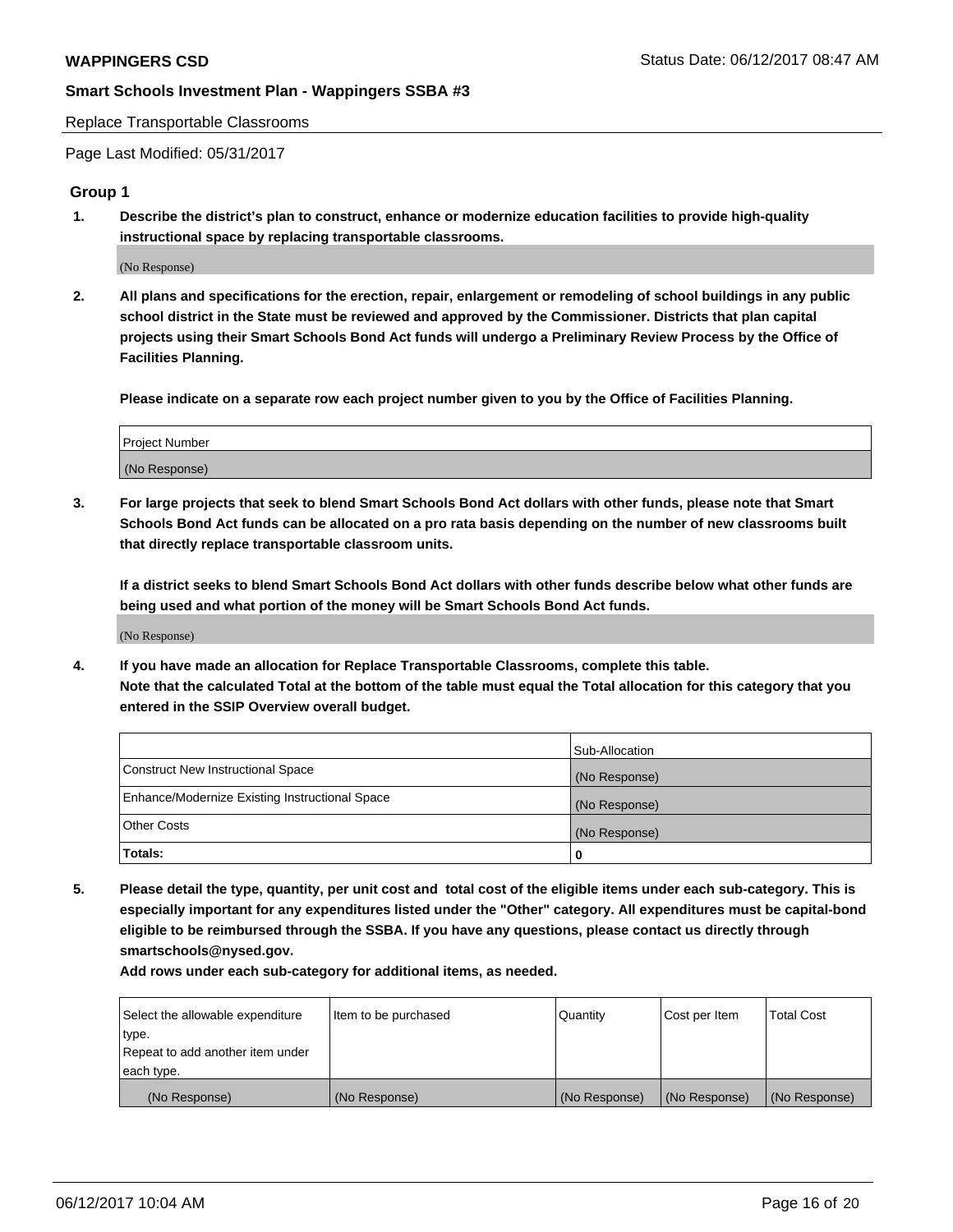#### High-Tech Security Features

Page Last Modified: 05/31/2017

#### **Group 1**

**1. Describe how you intend to use Smart Schools Bond Act funds to install high-tech security features in school buildings and on school campuses.**

(No Response)

**2. All plans and specifications for the erection, repair, enlargement or remodeling of school buildings in any public school district in the State must be reviewed and approved by the Commissioner. Districts that plan capital projects using their Smart Schools Bond Act funds will undergo a Preliminary Review Process by the Office of Facilities Planning.** 

**Please indicate on a separate row each project number given to you by the Office of Facilities Planning.**

| Project Number |  |
|----------------|--|
|                |  |
| (No Response)  |  |

- **3. Was your project deemed eligible for streamlined Review?**
	- Yes  $\boxtimes$  No
- **4. Include the name and license number of the architect or engineer of record.**

| <b>Name</b>   | License Number |
|---------------|----------------|
| (No Response) | (No Response)  |

**5. If you have made an allocation for High-Tech Security Features, complete this table. Note that the calculated Total at the bottom of the table must equal the Total allocation for this category that you entered in the SSIP Overview overall budget.**

|                                                      | Sub-Allocation |
|------------------------------------------------------|----------------|
| Capital-Intensive Security Project (Standard Review) | (No Response)  |
| Electronic Security System                           | (No Response)  |
| <b>Entry Control System</b>                          | (No Response)  |
| Approved Door Hardening Project                      | (No Response)  |
| <b>Other Costs</b>                                   | (No Response)  |
| Totals:                                              | 0              |

**6. Please detail the type, quantity, per unit cost and total cost of the eligible items under each sub-category. This is especially important for any expenditures listed under the "Other" category. All expenditures must be capital-bond eligible to be reimbursed through the SSBA. If you have any questions, please contact us directly through smartschools@nysed.gov.**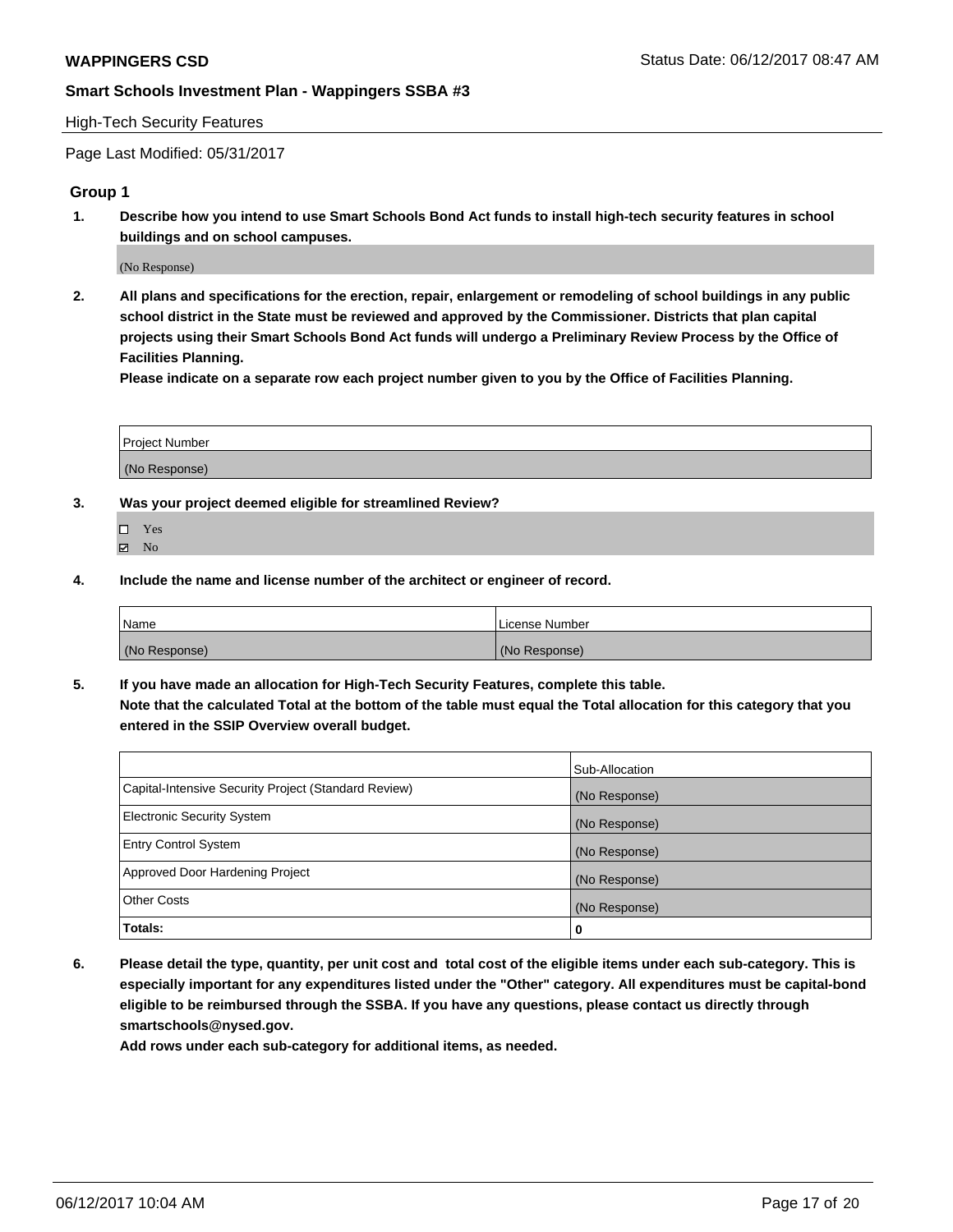# High-Tech Security Features

Page Last Modified: 05/31/2017

| Select the allowable expenditure | Item to be purchased | Quantity      | Cost per Item | <b>Total Cost</b> |
|----------------------------------|----------------------|---------------|---------------|-------------------|
| type.                            |                      |               |               |                   |
| Repeat to add another item under |                      |               |               |                   |
| each type.                       |                      |               |               |                   |
| (No Response)                    | (No Response)        | (No Response) | (No Response) | (No Response)     |
| (No Response)                    | (No Response)        | (No Response) | (No Response) | (No Response)     |
| (No Response)                    | (No Response)        | (No Response) | (No Response) | (No Response)     |
| (No Response)                    | (No Response)        | (No Response) | (No Response) | (No Response)     |
| (No Response)                    | (No Response)        | (No Response) | (No Response) | (No Response)     |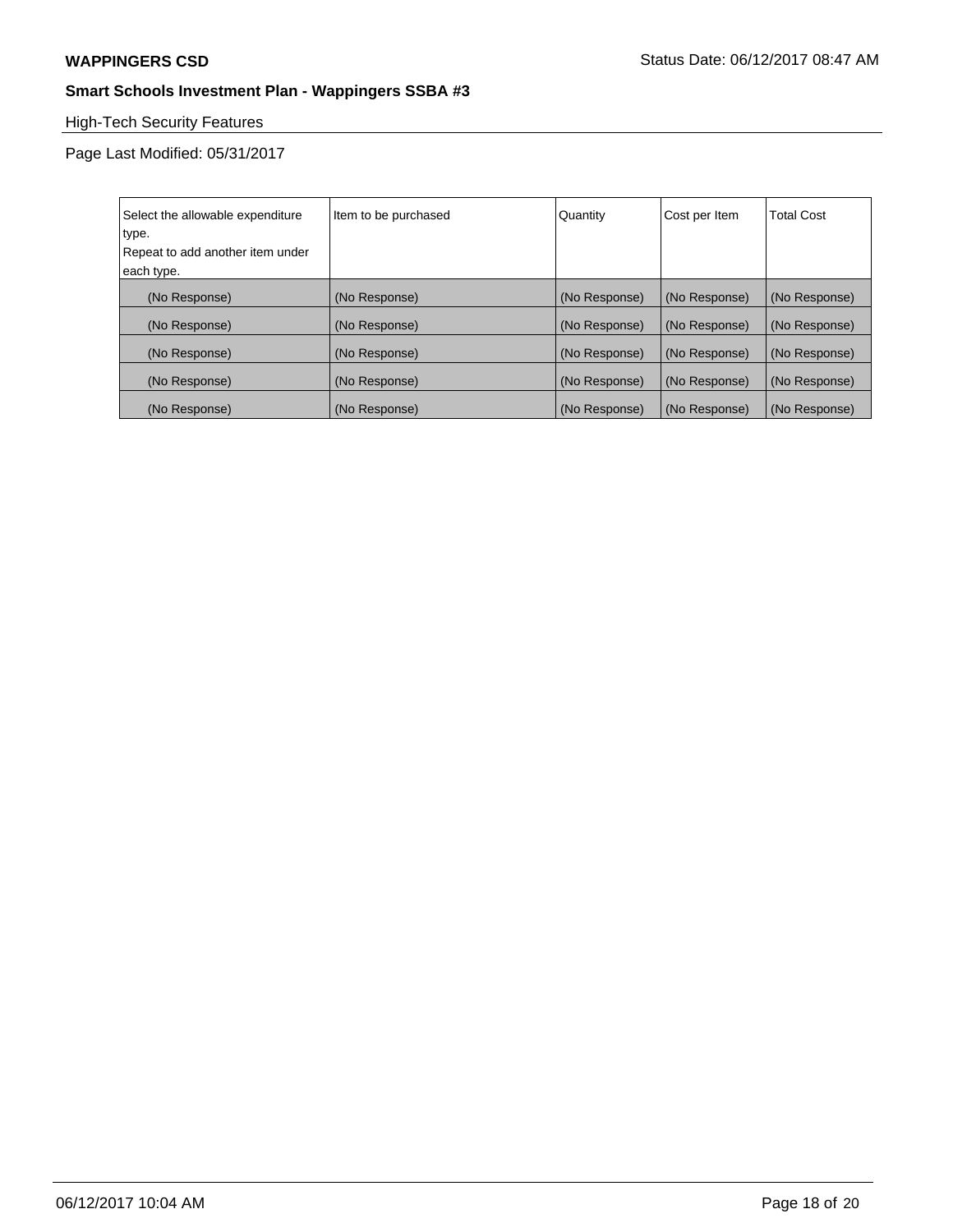Report

Page Last Modified: 05/18/2017